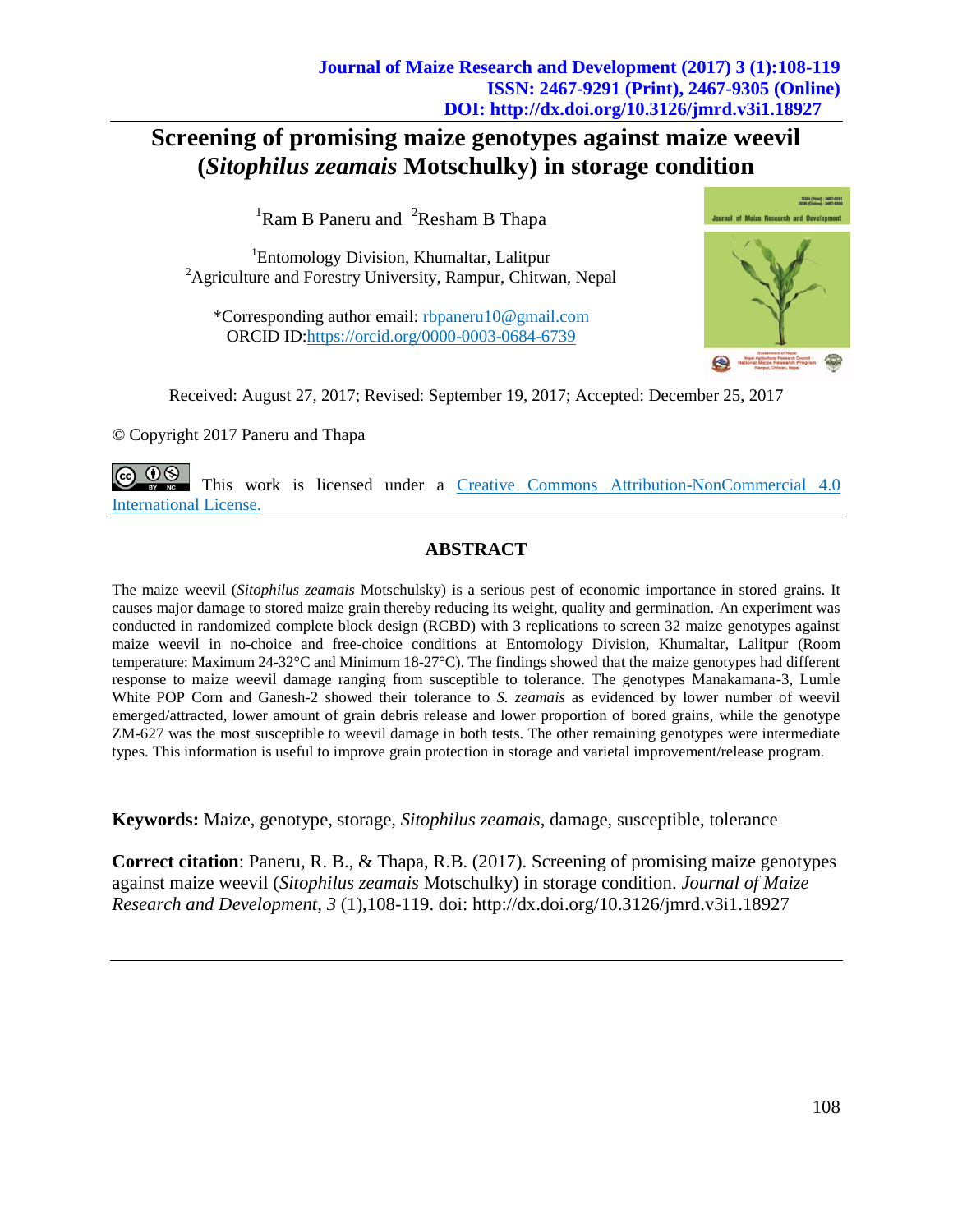# **INTRODUCTION**

Maize is one of the most important food crops in the world with the total production of 1070.5 million t., average yield of 5.96 t/ha, occupying the second position (179.6 million ha) after wheat  $(220.8 \text{ million ha})$  [\(Statista,](https://www.statista.com/statistics/263977/%20world-grain-production-by-type/) 2016/017). Maize is also the  $2<sup>nd</sup>$  most important cereal crop in Nepal in terms of area cultivated (891583 ha) and productivity (2.5 t/ha) after rice (1362908 ha and 3.2 t/ha) (MoAD, 2015/016). This crop occupies about 26.9% area of the total cereal cultivated, and contributes to about 25.7% of the total cereal production (AICC, 2016/017). Approximately, 73.5% of maize growing area lies in hilly regions followed by 16% in Terai and 10% in mountain domains (MoAD, 2012/013).

After harvest, maize is stored for household consumption, planting for the next season and for sale. But post harvest losses are high during maize storage in Nepal (Shivakoti & Manandhar, 2000). Ghimire et al. (1996) indicated that the loss in maize grain weight was up to 20% in a typical post harvest storage situation, while KC (1992) reported 15-20% post harvest losses in cereals. According to Sah (1998), weevil caused 51-97% losses in the mid altitude (800-1500 masl) to low altitude (< 800 masl) irrespective of yellow or white maize when stored in a *Kunew* (maize cobs being heaped into a regular shape with no material supports inside the room) for a period of 5 months. In Nepal, maize grain loss due to weevil is high, and affordable alternatives to pesticides are inadequate. Majority of Nepalese farmers are illiterate and resources poor, therefore, they have no proper skills to acquire and handle synthetic pesticides. In such situation, search for effective and resistant/tolerant varieties are worthwhile without any cost to farmers. Insect resistant varieties offer greater advantages in developing countries where farmers can rarely afford to purchase insecticides for crop protection (Mihm, 1997). These varieties provide practical and economic way to minimize field and grain storage losses to improve both quantity and quality of stored grain for planting and human consumption (Simbaras et al., 2013). However, the level of varietal resistance or tolerance to weevil attack is not fully understood in Nepal. Hence, the present study was undertaken to screen different released/pipeline/promising maize genotypes against *Sitophilus zeamais* Motschulsky in storage.

### **MATERIALS AND METHODS**

### **Maize genotypes selection**

Maize genotypes (released/promising/pipelines) were collected from National Maize Research Program (NMRP), Rampur, Chitwan, Regional Agricultural Research Station (RARS), Lumle, and Agriculture Botany Division (ABD), Khumaltar for screening against *S. zeamais* (Table 1).

#### **Weevil inoculum**

Weevil culture was maintained in the Laboratory of Entomology Division, Khumaltar, Lalitpur to produce homogenous population  $(F_2$ -progeny) for the experiment. The male and female weevils were sexed as per Walker (2008) and Halstead (1963).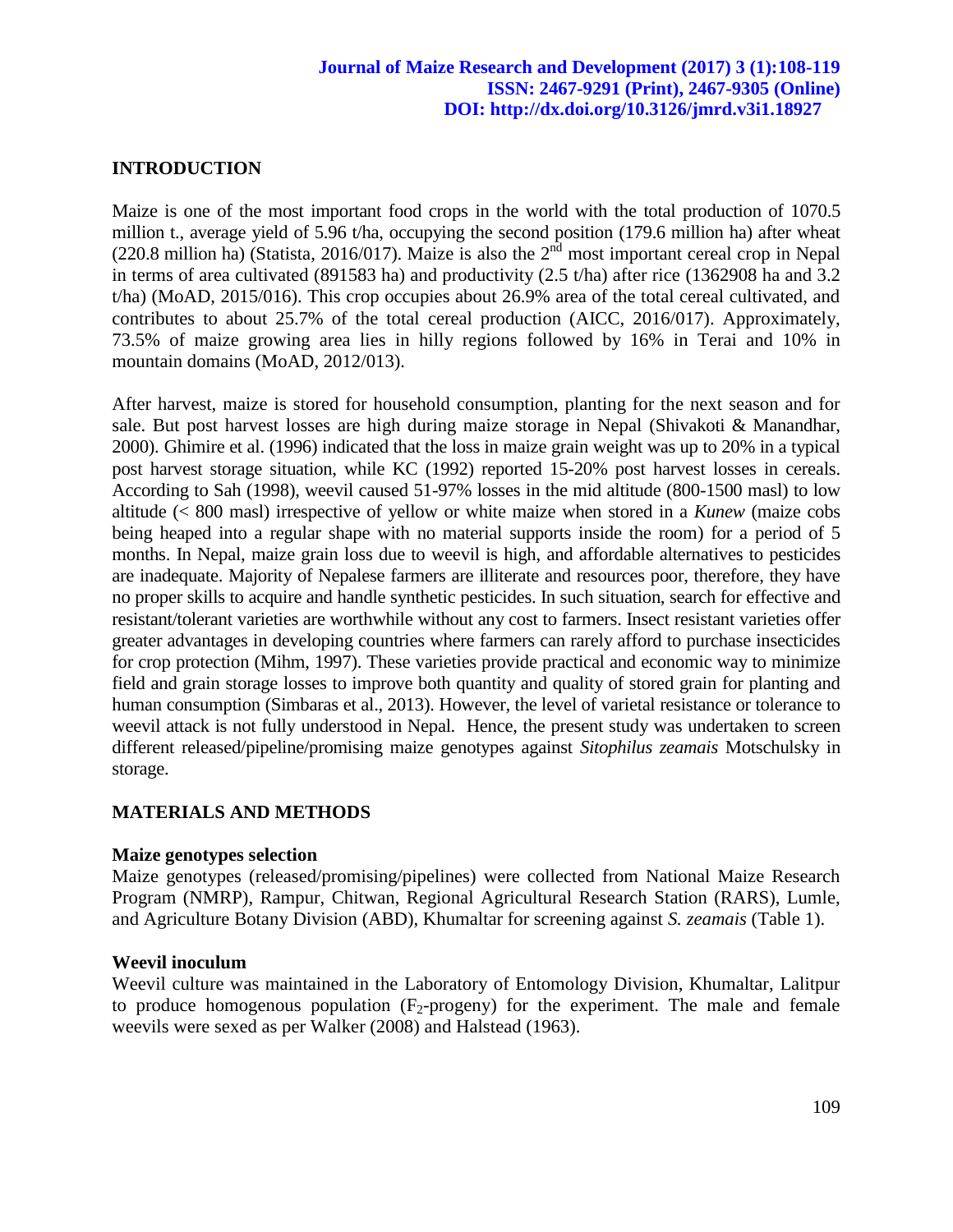| SN  | Selected genotypes          | Procured from  | Remarks              |
|-----|-----------------------------|----------------|----------------------|
| 1.  | Rampur hybrid-2             | NMRP, Rampur   | Hybrid maize         |
| 2.  | RML 32/17                   | NMRP, Rampur   | Hybrid maize         |
| 3.  | RML 4/17                    | NMRP, Rampur   | Hybrid maize         |
| 4.  | <b>RML 86/RML 96</b>        | NMRP, Rampur   | Hybrid maize         |
| 5.  | $Arun-2$                    | NMRP, Rampur   | Early maturing maize |
| 6.  | Arun-4                      | NMRP, Rampur   | Early maturing maize |
| 7.  | Mankamana-3                 | NMRP, Rampur   | Normal season maize  |
| 8.  | Across 99 42/Across 99 44   | NMRP, Rampur   | Pipelines            |
| 9.  | Across 9 331 RE             | NMRP, Rampur   | Pipelines            |
| 10. | Poshilo Makai-1             | NMRP, Rampur   | Full season          |
| 11. | Poshilo Makai-2 (S99TLYQ-B) | NMRP, Rampur   | Full season          |
| 12. | Rampur Composite            | NMRP, Rampur   | Full season          |
| 13. | ZM-401                      | NMRP, Rampur   | Pipelines            |
| 14. | TLBRS07F16                  | NMRP, Rampur   | Pipelines            |
| 15. | <b>BGBYPOP</b>              | NMRP, Rampur   | Pipelines            |
| 16. | ZM-627                      | NMRP, Rampur   | Pipelines            |
| 17. | 07SADVI                     | NMRP, Rampur   | Pipelines            |
| 18. | 05SADVI                     | NMRP, Rampur   | Pipelines            |
| 19. | P501SRCO/P502SRCO           | NMRP, Rampur   | Pipelines            |
| 20. | RML-95/RML-96               | NMRP, Rampur   | Pipelines            |
| 21. | Mankamana-5                 | RARS, Lumle    | Normal season maize  |
| 22. | Mankamana-6                 | RARS, Lumle    | Normal season maize  |
| 23. | Lumle White POP Corn        | RARS, Lumle    | Promising line       |
| 24. | Lumle Yellow POP Corn       | RARS, Lumle    | Promising line       |
| 25. | Ganesh-2                    | RARS, Lumle    | Normal season maize  |
| 26. | Mankamana-1                 | NMRP, Rampur   | Normal season maize  |
| 27. | Khumal Yellow               | ABD, Khumaltar | Normal season maize  |
| 28. | Deuti                       | ABD, Khumaltar | Normal season maize  |
| 29. | KSYM10                      | NMRP, Rampur   | Pipelines            |
| 30. | Mankamana-4                 | ABD, Khumaltar | Normal season maize  |
| 31. | Pop Corn                    | ABD, Khumaltar | Pipelines            |
| 32. | Khumal hybrid-2             | ABD, Khumaltar | Hybrid maize         |

Table 1. Maize genotypes selected for screening against *S. zeamais* in Khumaltar, Lalitpur, 2015

NMRP= National Maize Research Program, Rampur, Chitwan; RARS = Regional Agriculture Research Station; and ABD=Agri Botany Division, NARC, Nepal.

All the maize samples were oven dried at  $130^{\circ}$ C for 1 hr to make them free from insects. The grain moisture content (GMC) of oven dried maize samples was determined by using a WILE - Moisture Meter and then adjusted to 14% moisture for all the genotypes as per methods explained by Cecilia (1990). The experiment was conducted in free-choice and no-choice tests under the Laboratory condition (room temperature: Maximum 24-32°C and Minimum 18-27°C) at Entomology Division, Khumaltar, Lalitpur from April to September, 2015.

### **Free-choice test**

Thirty two maize genotypes of each 50g grain samples were tested against *S. zeamais*. The experiment was set up in randomized complete block design (RCBD) in polythene bottle of 6cm diameter and 7cm height with 3 replications. Four circular holes were made at the bottom at 4 sides with no lid to allow weevils freely enter into the bottle. These bottles were placed in a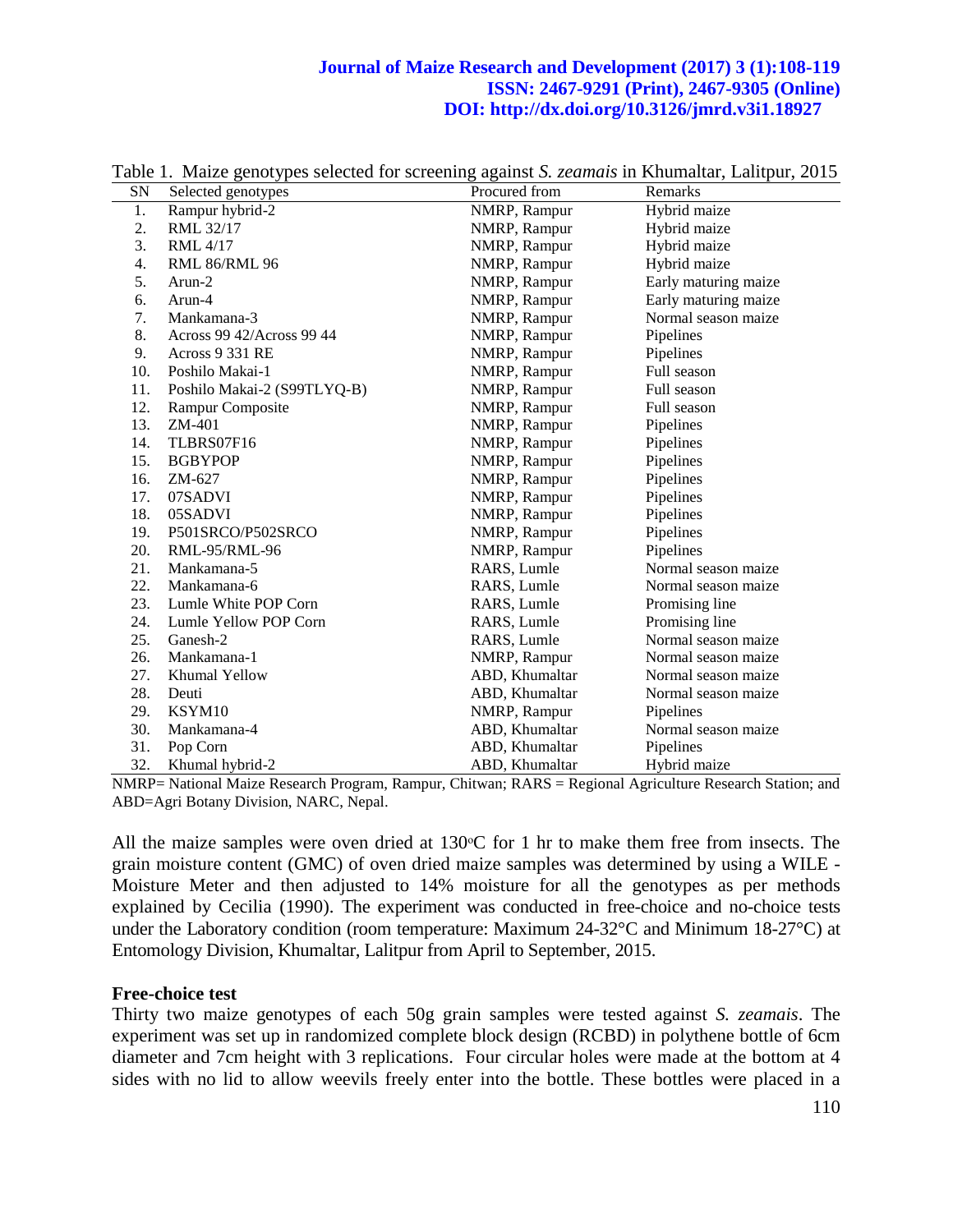circular manner inside a circular wide container (50cm diameter and 18cm height) and 20 days old 800 F2-progeny of *S. zeamais* (irrespective of sexes) were released in the center. Then the wide container was covered with black muslin cloth. The experiment was set on first week and the first observation was taken for weevil attraction on last week of June, 2015. Subsequent observations were taken on last week of July, 2015 for progeny development and grain damage to each genotype.

#### **No-choice test**

For this test also, 50g of maize samples were placed into a polythene bottle of 6cm diameter and 7cm height. Then 20 days old 5 pair of  $F_2$ -progeny of *S. zeamais* (male and female) was introduced in each bottle as an inoculum. The mouth of bottles was perforated with black muslin cloth for free air circulation. All the bottles with maize samples along with weevil inoculums were placed inside the wide metal bins (59cm diameter and 33cm height). The experiment was set on RCBD with 3 replications on the second week of July. The observations on number of progeny emerged, the quantity of grain debris released and the number of bored grains were recorded during the last week of August 2015.

Grains bored data were transformed into arcsine. Then data were analyzed using R package for analysis of variance and Duncan Multiple Range Test (DMRT) was used for significant mean separation at 5% level.

## **RESULTS AND DISCUSSION**

The study showed that maize genotypes varied to response to maize weevil attack ranging from susceptible to tolerance, indicating the genotype resistance mechanisms.

### **Effect of genotypes on number of** *S. zeamais* **progeny emergence**

In no-choice test, there were variations, and the significant differences were observed at  $\langle 1\% \rangle$ level among the 32 genotypes for weevil progeny emergence (Table 2). It ranged from 67.3 to 300.3 mean adult emergence, which was low in Manakamana-3 followed by Lumle White POP Corn, Ganesh-2 and Rampur Composite indicating their tolerance to *S. zeamais*. Similarly, the mean number of weevil was high in RML 32/RML-17 followed by Poshilo Makai-2 (S99TLYQ-B), Poshilo Makai-1, Pop Corn and RML 86/RML 96 showing their susceptibility to *S. zeamais*. The remaining tested genotypes were intermediate types.

In free-choice test also, significant differences were observed at <1% level among the tested genotypes (Table 2). It ranged from 136.7 to 220.7 mean weevil emergence. The mean number of progeny emergence was low in Ganesh-2 followed by RML-95/RML-96, Lumle Yellow POP Corn, Manakamana-1, Lumle White POP Corn, Manakamana-6 and Manakamana-3 indicating their tolerance to *S. zeamais*. Similarly, the mean number of progeny emergence was high in ZM-627, Across 9 331 RE, Arun-4, TLBRS07F16, 05SADVI, RML 32/17 and P501SRCO/ P502SRCO showing their susceptibility to the *S. zeamais*. The rest of the genotypes were intermediate types.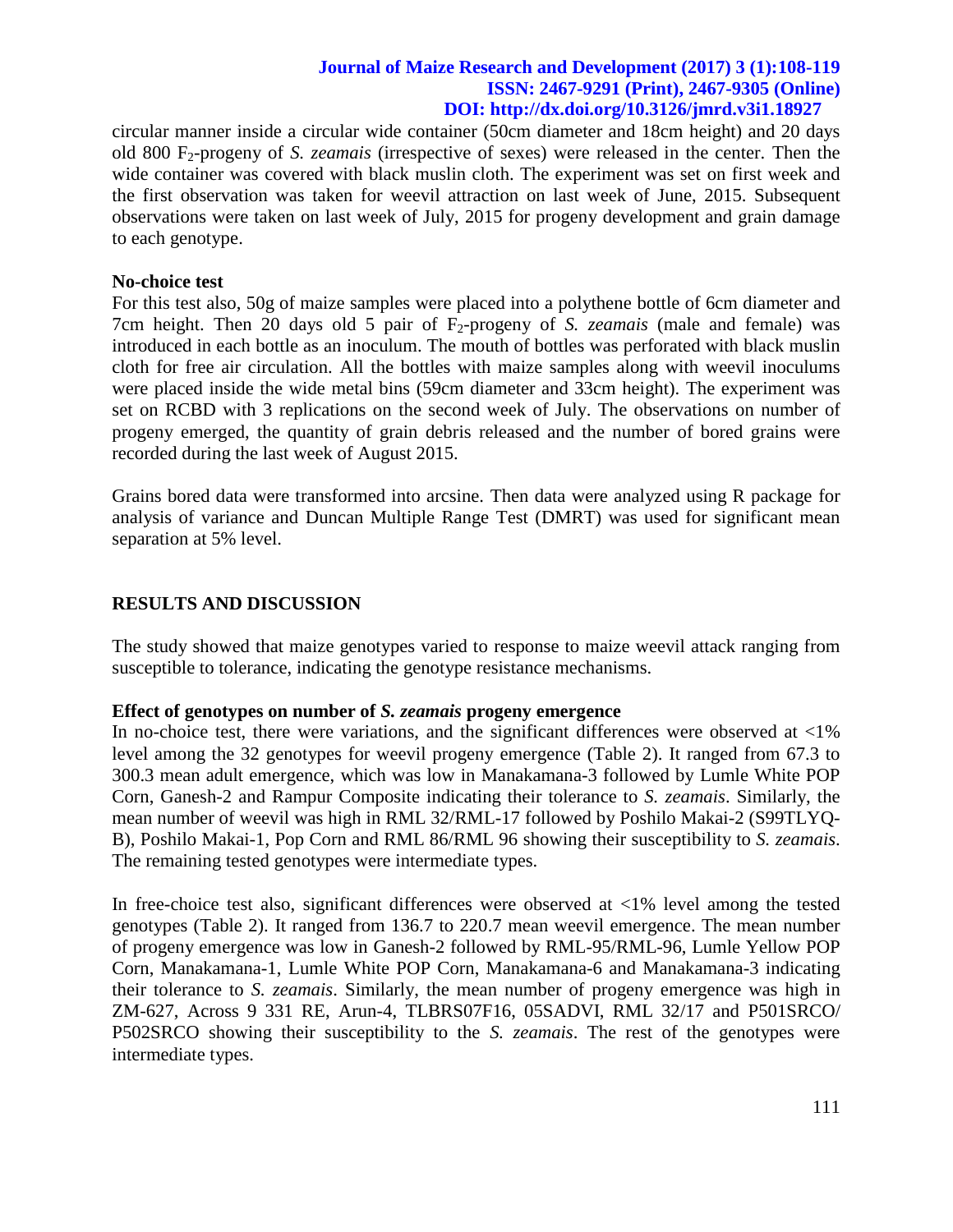| SN  | Selected genotypes          |                           | Mean number of weevil emergence <sup>o</sup> |  |
|-----|-----------------------------|---------------------------|----------------------------------------------|--|
|     |                             | No-choice test            | Free-choice test                             |  |
| 1.  | Rampur hybrid-2             | $143.7 \pm 16.7$ g-j      | 195.7±17.0 a-h                               |  |
| 2.  | RML 32/17                   | $300.3 \pm 30.2$ a        | $210.7 \pm 0.3$ a-d                          |  |
| 3.  | RML 4/17                    | $170.3 \pm 19.9$ b-j      | $187.3 \pm 21.4$ a-i                         |  |
| 4.  | <b>RML 86/RML 96</b>        | $216.7 \pm 24.5$ b-e      | $208.7 \pm 29.7$ a-f                         |  |
| 5.  | Arun-2                      | $190.3 \pm 10.7$ b-i      | 190.3±30.7 a-i                               |  |
| 6.  | Arun-4                      | 196.7 $\pm$ 35.5 b-h      | 219.1±22.7 ab                                |  |
| 7.  | Mankamana-3                 | $67.3 \pm 11.9 \text{ k}$ | $158.7 \pm 26.8$ e-j                         |  |
| 8.  | Across 99 42/Across 99 44   | $191.0 \pm 1.0 b - i$     | $163.7 \pm 6.4$ c-j                          |  |
| 9.  | Across 9 331 RE             | $202.3 \pm 23.3$ b-g      | $220.3 \pm 23.1$ ab                          |  |
| 10. | Poshilo Makai-1             | $234.0 \pm 20.2$ abc      | $177.0 \pm 11.0$ a-j                         |  |
| 11. | Poshilo Makai-2 (S99TLYQ-B) | $242.0 \pm 1.7$ ab        | $178.7 \pm 18.0$ a-j                         |  |
| 12. | Rampur Composite            | $128.0 \pm 21.9$ h-k      | $160.3 \pm 10.8$ d-j                         |  |
| 13. | ZM-401                      | $159.0 \pm 16.6$ d-j      | $201.3 \pm 13.6$ a-g                         |  |
| 14. | TLBRS07F16                  | $214.0 \pm 21.2$ b-f      | $212.7 \pm 10.5$ abc                         |  |
| 15. | <b>BGBYPOP</b>              | $188.3 \pm 20.2$ b-i      | $168.3 \pm 12.7$ b-j                         |  |
| 16. | ZM-627                      | $207.0 \pm 35.6$ b-g      | $220.7 \pm 12.2$ a                           |  |
| 17. | 07SADVI                     | 166.7 $\pm$ 27.9 c-i      | 209.7±27.2 a-e                               |  |
| 18. | 05SADVI                     | 149.7 $\pm$ 18.9 f-j      | $214.3 \pm 24.8$ abc                         |  |
| 19. | P501SRCO/P502SRCO           | 192.7 $\pm$ 6.7 b-h       | $210.0 \pm 11.5$ a-d                         |  |
| 20. | RML-95/RML-96               | $155 \pm 17.1$ f-j        | $141.7 \pm 19.1$ ij                          |  |
| 21. | Mankamana-5                 | $176.7 \pm 19.6$ b-j      | $173.7 \pm 17.1$ a-j                         |  |
| 22. | Mankamana-6                 | $153.0 \pm 6.1$ f-j       | $156.3 \pm 19.9$ f-j                         |  |
| 23. | Lumle White POP Corn        | $118.3 \pm 37.6$ jk       | $153.3 \pm 15.6$ g-j                         |  |
| 24. | Lumle Yellow POP Corn       | $189.7 \pm 11.1$ b-i      | $146.7 \pm 11.4$ hij                         |  |
| 25. | Ganesh-2                    | $121.0 \pm 18.6$ ijk      | $136.7 \pm 10.3$ j                           |  |
| 26. | Mankamana-1                 | $176.7 \pm 14.2$ b-j      | $151.0 \pm 11.1$ g-j                         |  |
| 27. | Khumal Yellow               | $171.7 \pm 21.0$ b-j      | 193.7 $\pm$ 1 a-h                            |  |
| 28. | Deuti                       | $156.7 \pm 2.3$ e-i       | $170.0 \pm 5.1$ a-j                          |  |
| 29. | KSYM10                      | $155.3 \pm 10.2$ f-j      | 195.7 $\pm$ 15.0 a-g                         |  |
| 30. | Mankamana-4                 | $163.3 \pm 9.0$ c-j       | 163.7 $\pm$ 2.6 c-j                          |  |
| 31. | Pop Corn                    | $224.7 \pm 38.0$ bcd      | 172.3 $\pm$ 9.9 a-j                          |  |
| 32. | Khumal hybrid-2             | $156.3 \pm 16.3$ f-j      | 185.0±9.50 a-i                               |  |
|     | F Value                     | 4.22                      | 2.75                                         |  |
|     | Probability                 | $5.65e^{-07}$             | 0.000352                                     |  |
|     | CV                          | 20.31%                    | 2.86%                                        |  |
|     | <b>DMRT</b>                 | ***                       | ***                                          |  |

Table 2. Mean number of *S. zeamais* progeny emergence in selected maize genotypes at Khumaltar, Lalitpur, 2015

Values are means of three replications;  $\delta$  Means followed by the same letters within each column are not significantly different at 5% level by DMRT.

In both tests, the maize genotypes Manakamana-3**,** Lumle White POP Corn and Ganesh-2 were tolerant to *S. zeamais* attack and the genotype RML 32/17 was susceptible one.

#### **Effect of maize genotypes on grain debris release by** *S. zeamais*

In no-choice test, the maize genotypes were statistically significant at 1% level for grain debris release (Table 3). It ranged from 0.2g to 0.7g mean grain debris, which was low in Manakamana-3 followed by Rampur Composite and Ganesh-2 indicating their tolerance to *S. zeamais*. Similarly, the mean amount of grain debris release was high in Poshilo Makai-1 followed by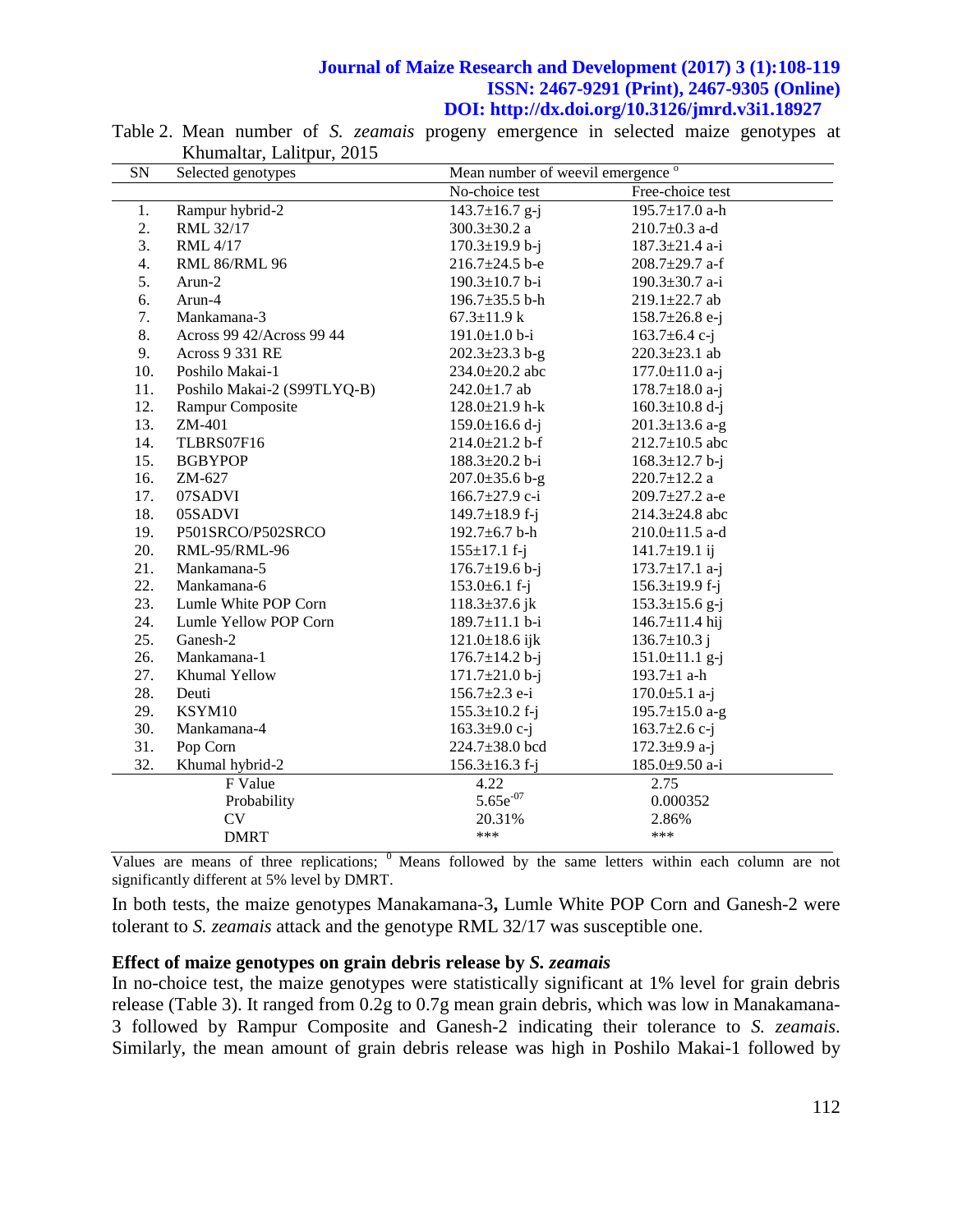Poshilo Makai-2 (S99TLYQ-B, P501SRCO/P502SRCO and ZM-627 showing their susceptibility to *S. zeamais*. The remaining tested genotypes were intermediate types. Under free-choice test, the maize genotypes were statistically significant at 1% level for grain debris release at 20 days, which ranged from 0.02 to 0.09g (Table 3).

Table 3. Effect of maize genotypes on amount of grain debris release by *S. zeamais* in storage at Khumaltar, Lalitpur, 2015

| SN  | Selected genotypes          | Mean amount of grain debris (g) |                     |                        |
|-----|-----------------------------|---------------------------------|---------------------|------------------------|
|     |                             | No-choice test at               | Free-choice at 20   | Free-choice at 50 days |
|     |                             | 50 days                         | days                |                        |
| 1.  | Rampur hybrid-2             | $\overline{0.37}$ ±0.10 b-e     | $0.04 \pm 0.01$ g-m | $0.48 \pm 0.06$ c-h    |
| 2.  | RML 32/17                   | $0.53 \pm 0.09$ a-d             | $0.05 \pm 0.00$ c-1 | $0.44 \pm 0.05$ e-h    |
| 3.  | <b>RML</b> 4/17             | $0.42 \pm 0.11$ b-e             | $0.08 \pm 0.01$ abc | $0.69 \pm 0.12$ ab     |
| 4.  | <b>RML 86/RML 96</b>        | $0.40 \pm 0.06$ b-e             | $0.06 \pm 0.02$ a-h | $0.37 \pm 0.11$ f-k    |
| 5.  | Arun-2                      | $0.46 \pm 0.04$ a-d             | $0.05 \pm 0.01$ c-k | $0.39 \pm 0.11$ e-j    |
| 6.  | Arun-4                      | $0.46 \pm 0.06$ a-d             | $0.08 \pm 0.01$ a-d | $0.41 \pm 0.06$ e-j    |
| 7.  | Mankamana-3                 | $0.21 \pm 0.03$ e               | $0.04 \pm 0.01$ h-m | $0.34 \pm 0.05$ h-k    |
| 8.  | Across 99 42/Across 99 44   | $0.53 \pm 0.01$ a-d             | $0.07 \pm 0.01$ a-g | $0.50 \pm 0.07$ c-f    |
| 9.  | Across 9 331 RE             | $0.53 \pm 0.09$ a-d             | $0.09 \pm 0.01$ ab  | $0.59 \pm 0.13$ bcd    |
| 10. | Poshilo Makai-1             | $0.66 \pm 0.01$ a               | $0.04 \pm 0.01$ f-m | $0.45 \pm 0.06$ d-h    |
| 11. | Poshilo Makai-2 (S99TLYQ-B) | $0.58 \pm 0.05$ ab              | $0.05 \pm 0.01$ c-l | $0.45 \pm 0.10$ d-h    |
| 12. | Rampur Composite            | $0.30 \pm 0.08$ de              | $0.03 \pm 0.01$ j-m | $0.29 \pm 0.07$ jk     |
| 13. | ZM-401                      | $0.42 \pm 0.08$ b-e             | $0.04 \pm 0.01$ g-m | $0.60 \pm 0.08$ bc     |
| 14. | TLBRS07F16                  | $0.52 \pm 0.08$ a-d             | $0.06 \pm 0.01$ a-h | $0.74\pm0.08$ a        |
| 15. | <b>BGBYPOP</b>              | $0.48 \pm 0.05$ a-d             | $0.04 \pm 0.01$ g-m | $0.45 \pm 0.03$ d-h    |
| 16. | $ZM-627$                    | $0.55 \pm 0.08$ abc             | $0.06 \pm 0.01$ b-i | $0.53 \pm 0.10$ cde    |
| 17. | 07SADVI                     | $0.35 \pm 0.09$ b-e             | $0.07 \pm 0.01$ a-e | $0.43 \pm 0.06$ e-i    |
| 18. | 05SADVI                     | $0.38 \pm 0.02$ b-e             | $0.09 \pm 0.01$ a   | $0.52 \pm 0.07$ cde    |
| 19. | P501SRCO/P502SRCO           | $0.58 \pm 0.06$ ab              | $0.07 \pm 0.00$ a-f | $0.57 \pm 0.05$ bcd    |
| 20. | RML-95/RML-96               | $0.37 \pm 0.06$ b-e             | $0.05 \pm 0.00$ d-l | $0.30 \pm 0.02$ ijk    |
| 21. | Mankamana-5                 | $0.42 \pm 0.02$ b-e             | $0.03 \pm 0.00$ j-m | $0.34 \pm 0.07$ g-k    |
| 22. | Mankamana-6                 | $0.41 \pm 0.08$ b-e             | $0.03 \pm 0.00$ j-m | $0.29 \pm 0.05$ jk     |
| 23. | Lumle White POP Corn        | $0.41 \pm 0.05$ b-e             | $0.04 \pm 0.00$ h-m | $0.35 \pm 0.04$ g-k    |
| 24. | Lumle Yellow POP Corn       | $0.47 \pm 0.02$ a-d             | $0.03 \pm 0.00$ klm | $0.26 \pm 0.04$ jk     |
| 25. | Ganesh-2                    | $0.32 \pm 0.09$ cde             | $0.02 \pm 0.00$ m   | $0.24 \pm 0.03$ k      |
| 26. | Mankamana-1                 | $0.50 \pm 0.11$ a-d             | $0.02 \pm 0.00$ lm  | $0.28 \pm 0.06$ jk     |
| 27. | Khumal Yellow               | $0.45 \pm 0.09$ a-e             | $0.06 \pm 0.03$ b-j | $0.48 \pm 0.03$ c-g    |
| 28. | Deuti                       | $0.51 \pm 0.07$ a-d             | $0.03 \pm 0.00$ klm | $0.39 \pm 0.03$ e-j    |
| 29. | KSYM10                      | $0.41 \pm 0.08$ b-e             | $0.05 \pm 0.00$ e-1 | $0.39 \pm 0.05$ e-j    |
| 30. | Mankamana-4                 | $0.47 \pm 0.04$ a-d             | $0.03 \pm 0.00$ i-m | $0.49 \pm 0.11$ c-g    |
| 31. | Pop Corn                    | $0.54 \pm 0.17$ a-d             | $0.02 \pm 0.00$ lm  | $0.28 \pm 0.04$ jk     |
| 32. | Khumal hybrid-2             | $0.37 \pm 0.04$ b-e             | $0.03 \pm 0.01$ lm  | $0.30 \pm 0.04$ ijk    |
|     | F-value                     | 1.609                           | 5.242               | 8.229                  |
|     | P-value                     | 0.0547                          | 1.55e <sup>08</sup> | 1.50e <sup>-12</sup>   |
|     | <b>CV</b>                   | 28.38%                          | 31.37%              | 17.67%                 |
|     | <b>DMRT</b>                 | $**$                            | ***                 | ***                    |

Values are means of three replications;  $<sup>0</sup>$  Means followed by the same letters within each column are not</sup> significantly different at 5% level by DMRT.

The amount of grain debris release was low in Ganesh-2 followed by Pop Corn, Mankamana-1, Khumal hybrid-2, Lumle Yellow POP Corn, Deuti, Mankamana-5, Mankamana-6, Rampur Composite, Manakamana-4, Lumle White POP Corn and Mankamana-3 showing their tolerance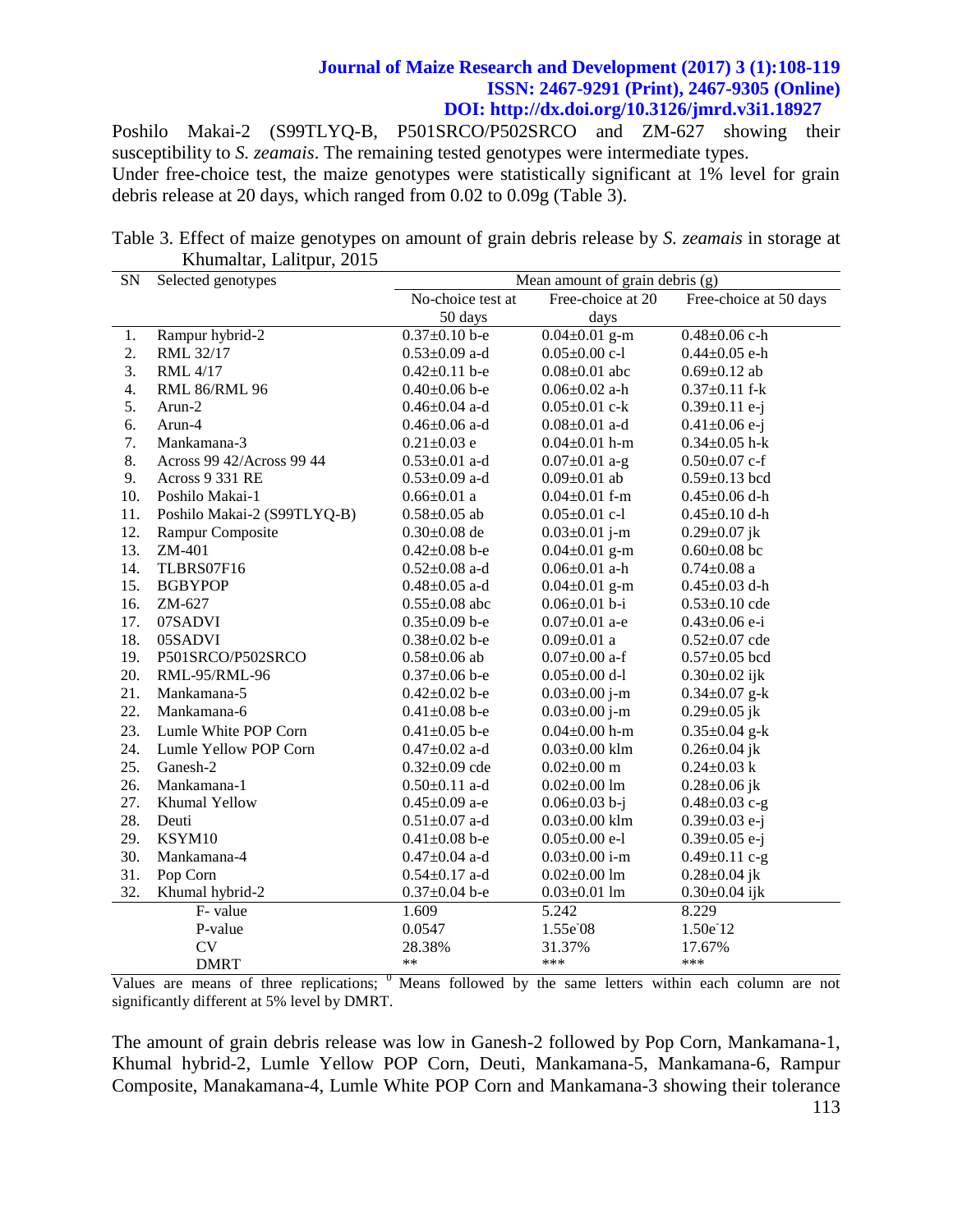to *S. zeamais*. Similarly, the amount of grain debris release was high in 05SADVI followed by Across 9 331 RE, RML 4/17, Arun-4, 07SADVI, P501SRCO/P502SRCO and Across 99 42/Across 99 44 indicating their susceptibility to *S. zeamais*. The remaining genotypes were intermediate types.

In similar test at 50 days, statistically significant differences were observed at 1% level for all tested genotypes (Table 3). It ranged from 0.2g to 0.7g mean grain debris which was low in Ganesh-2, Lumle Yellow POP Corn, Pop Corn, Manakamana-1, ManaKamana-6, Rampur Composite, Khumal Hybrid-2, RML-95/RML-96 and Manakama-3 indicating their tolerance to *S. zeamais*. Similarly, mean grain debris release was high in TLBRS07F16, RML 4/17, ZM-401, Across 9 331 RE, P501SRCO/P502SRCO, ZM-627 and 05SADVI showing their susceptibility to *S. zeamais*. The remaining tested genotypes were intermediate types. In both tests, the genotypes Manakamana-3**,** Lumle White POP Corn**,** Khumal Hybrid-2**,** and Ganesh -2 showed their tolerance to *S. zeamais* and the genotypes RML 32/17, BGBYPOP and ZM-627 showed their susceptibility to *S. zeamais*.

#### **Effects of maize genotypes on grain damage by** *S. zeamais*

In no-choice test, statistically significant differences were observed at 1% level among 32 genotypes for proportion of bored grains (Table 4). It ranged from 39.1 to 92.4%. The mean percent of holes was low in Manakamana-3 followed by Lumle White POP Corn and Khumal Hybrid-2 showing their tolerance to *S. zeamais*. Similarly, mean percent of bored grains was high in Poshilo Makai-1 followed by RML 32/17, RML 86/RML 96, BGBYPOP, Poshilo Makai-2 (S99TLYQ-B) and ZM-627 showing their susceptibility to *S. zeamais*. The remaining tested genotypes were intermediate types.

In free-choice test as well, statistically significant difference was observed among the tested genotypes. Mean percent grains bored was low in Pop Corn followed by Lumle Yellow POP Corn, Manakamana-3, Ganesh-2, Khumal Hybrid-2 and Lumle White POP Corn indicating their tolerance to *S. zeamais*. Similarly, mean proportion of holed grains was high in Across 99 42/ Across 99 44, 05SADVI, ZM-401, BGBYPOP, ZM-627, RML 4/17, TLBRS07F16, Across 9 331 RE, RML 32/17 and P501SRCO/P502SRCO indicating their susceptibility to *S. zeamais*. In both test, Manakamana-3, Ganesh-2, Khumal Hybrid-2, Lumle White POP showed their tolerance and the genotypes BGBYPOP, ZM-627 and RML 32/17 showed their susceptibility.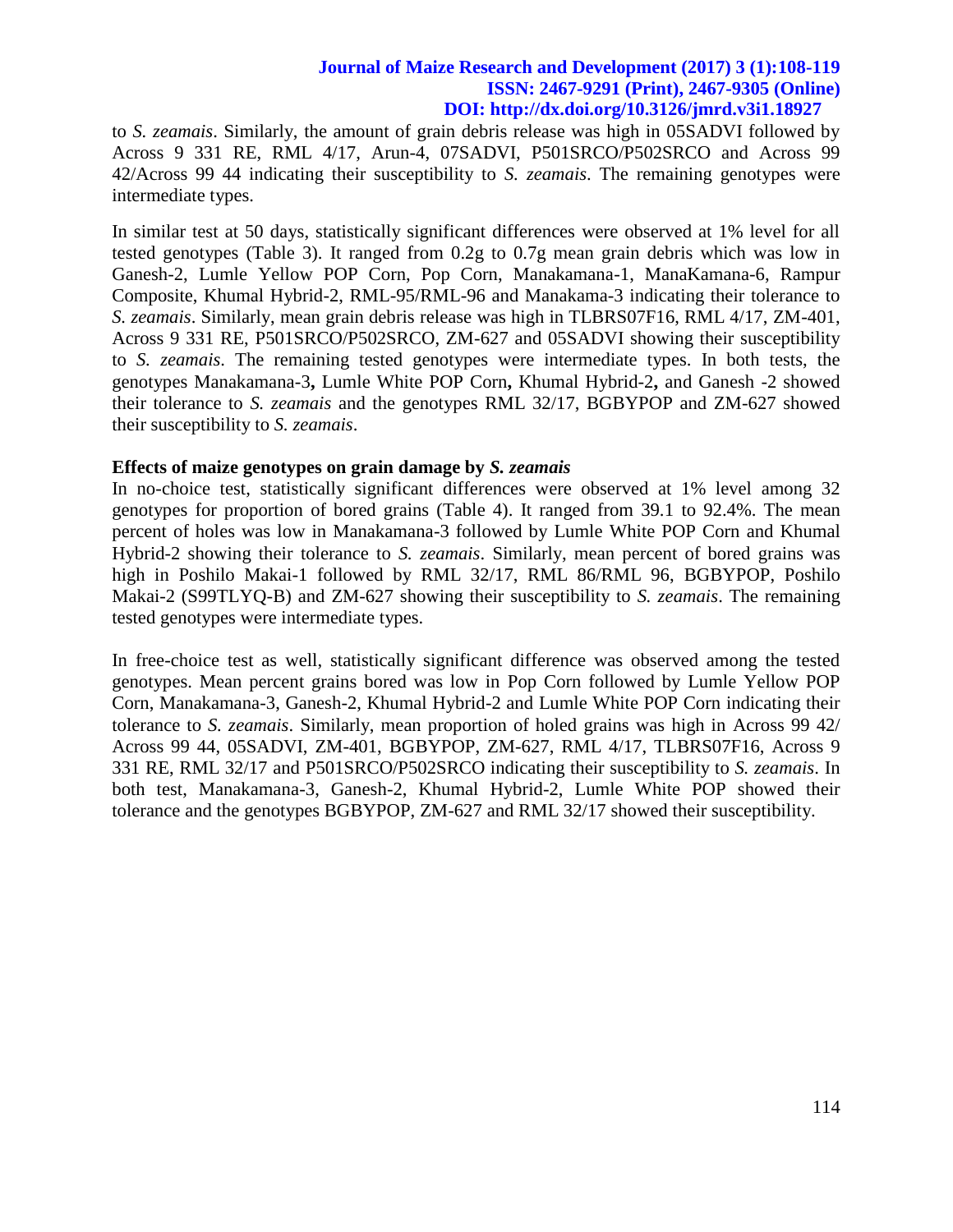| <b>SN</b> | Selected genotypes          |                      | Mean bored grains $(\%)\pm$ SE |
|-----------|-----------------------------|----------------------|--------------------------------|
|           |                             | No-choice test       | Free-choice test               |
| 1.        | Rampur hybrid-2             | $77.35 \pm 9.28$ b-f | 89.58±2.29 c-h                 |
| 2.        | RML 32/17                   | $91.16 \pm 0.13$ ab  | 94.62±0.94 a-e                 |
| 3.        | <b>RML</b> 4/17             | 75.47±8.95 b-f       | 94.58±2.29 a-d                 |
| 4.        | <b>RML 86/RML 96</b>        | $84.54 \pm 4.32$ a-d | $82.83 \pm 4.77$ g-j           |
| 5.        | Arun-2                      | 86.48±2.31 a-d       | $82.29 \pm 3.87$ f-j           |
| 6.        | Arun-4                      | $83.31 \pm 7.31$ a-d | 86.85±1.90 e-j                 |
| 7.        | Mankamana-3                 | 39.06 $\pm$ 7.02 g   | $71.01 \pm 6.43$ kl            |
| 8.        | Across 99 42/Across 99 44   | 86.28±0.41 a-d       | 98.13±1.18 a                   |
| 9.        | Across 9 331 RE             | $87.37 \pm 1.19$ a-d | 94.68 $\pm$ 1.33 a-d           |
| 10.       | Poshilo Makai-1             | 92.39 $\pm$ 0.58 a   | $90.13 \pm 2.31$ b-h           |
| 11.       | Poshilo Makai-2 (S99TLYQ-B) | $90.46 \pm 1.18$ abc | 87.65±2.05 d-i                 |
| 12.       | Rampur Composite            | 73.12±7.59 def       | $82.94 \pm 1.71$ g-k           |
| 13.       | ZM-401                      | 78.56 $\pm$ 7.07 a-f | 96.12 $\pm$ 0.44 ab            |
| 14.       | TLBRS07F16                  | $88.01 \pm 2.15$ a-d | 94.79±1.40 a-d                 |
| 15.       | <b>BGBYPOP</b>              | 90.36±4.06 ab        | 96.01±0.31 abc                 |
| 16.       | ZM-627                      | 89.75 $\pm$ 2.78 abc | $94.42 \pm 2.43$ abc           |
| 17.       | 07SADVI                     | $75.62 \pm 6.15$ c-f | 93.36 $\pm$ 2.02 a-f           |
| 18.       | 05SADVI                     | 77.71 $\pm$ 9.15 a-f | $97.41 \pm 1.14$ a             |
| 19.       | P501SRCO/P502SRCO           | $87.17 \pm 2.28$ a-d | 94.50 $\pm$ 0.40 a-e           |
| 20.       | RML-95/RML-96               | 72.73±6.46 def       | $83.13 \pm 1.71$ g-j           |
| 21.       | Mankamana-5                 | 87.59±3.59 a-d       | 83.58±3.80 g-j                 |
| 22.       | Mankamana-6                 | $83.70 \pm 3.41$ a-e | $82.63 \pm 6.67$ g-j           |
| 23.       | Lumle White POP Corn        | $60.65 \pm 11.85$ fg | 78.75±4.20 i-l                 |
| 24.       | Lumle Yellow POP Corn       | 78.33±1.85 b-f       | 69.24±0.64 lm                  |
| 25.       | Ganesh-2                    | $75.48 \pm 5.55$ c-f | 76.97±2.57 jkl                 |
| 26.       | Mankamana-1                 | 83.68±2.88 a-e       | $80.12 \pm 7.39$ h-k           |
| 27.       | Khumal Yellow               | 82.32±1.31 a-e       | 94.42±0.57 a-e                 |
| 28.       | Deuti                       | 88.74 $\pm$ 2.37 a-d | $90.63 \pm 1.61$ b-g           |
| 29.       | KSYM10                      | $80.05 \pm 2.10$ a-f | 91.07 $\pm$ 2.82 b-g           |
| 30.       | Mankamana-4                 | $85.68 \pm 1.57$ a-d | $90.30 \pm 2.98$ b-g           |
| 31.       | Pop Corn                    | $77.84 \pm 3.46$ b-f | $58.63 \pm 4.93$ m             |
| 32.       | Khumal hybrid-2             | 64.29± 11.41 ef      | 77.27±9.13 i-l                 |
|           | F-value                     | 3.466                | 11.52                          |
|           | P- value                    | $1.32^{e-0}5$        | 5.90e <sup>16</sup>            |
|           | CV                          | 10.37%               | 5.65%                          |
|           | <b>DMRT</b>                 | ***                  | ***                            |

Table 4. Effect of maize genotypes on grain damage by *S. zeamais* in storage at Khumaltar, Lalitpur, 2015

Values are means of three replications;  $SE = Standard$  error;  $<sup>0</sup>$  Means followed by the same letters within each</sup> column are not significantly different at 5% level by DMRT.

#### **Effect of maize genotypes on** *S. zeamais* **preference**

In free-choice test, there was a statistically significant difference at 1% level for the mean number of weevils attracted on tested genotypes at 20 days (Table 5). The mean number of weevils attracted to the different genotypes ranged 13.3 to 37.7. The preference was high in P501SRCO/P502SRCO followed by Arun-4, Poshilo Makai-1, Rampur Hybrid-2, Arun-2, RML 86/RML 96 and Pop Corn. Similarly, the preference was low in RML-95/RML-96, Deuti, BGBYPOP, RML 4/17, Manakamana-4, Khumal yellow, Khumal hybrid-2, Across 99 42/Across 99 44, Manakamana-3. The remaining tested genotypes were intermediate types.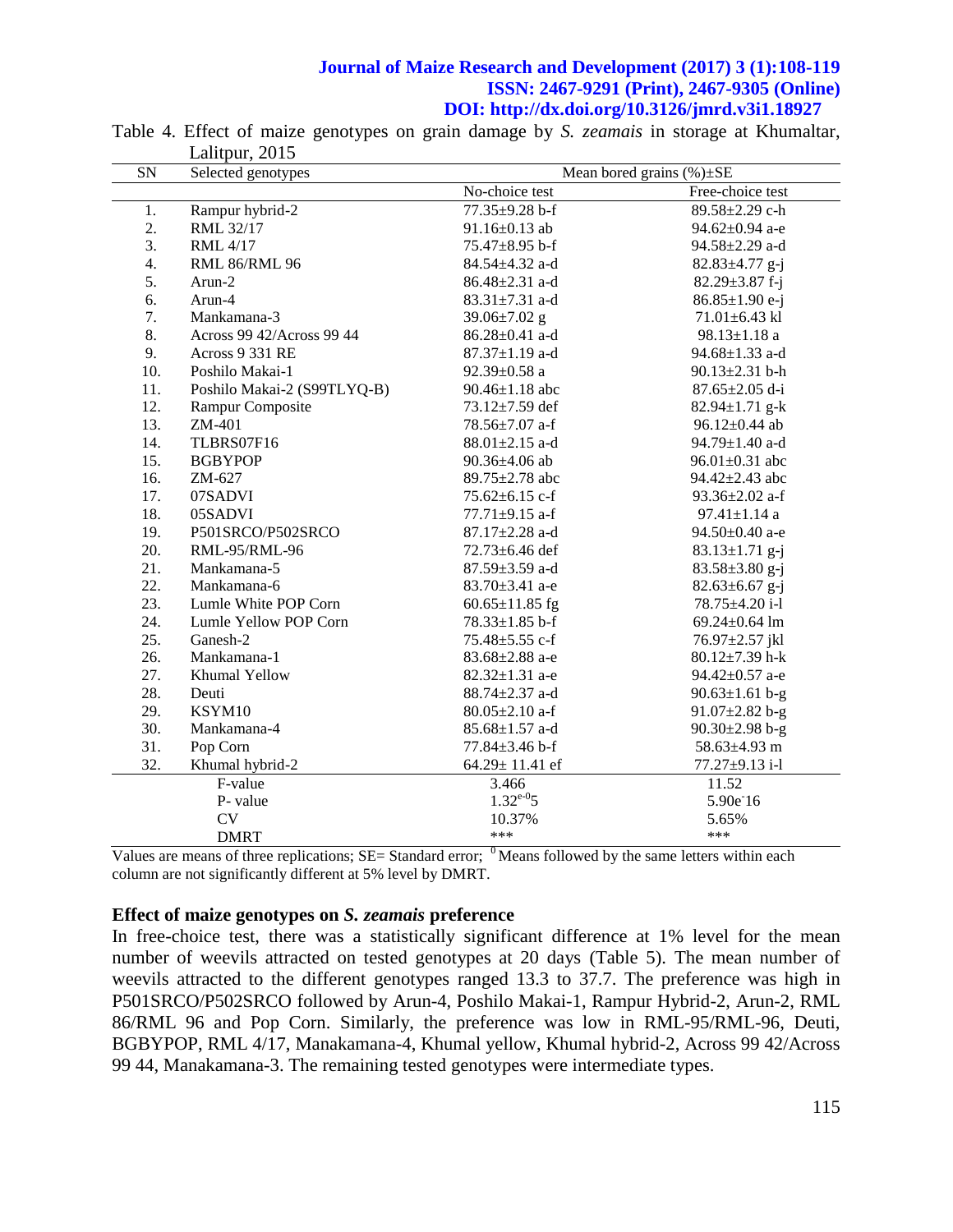| SN               | Selected genotypes          | S. <i>zeamais</i> adults attracted (No) $\pm$ SE |
|------------------|-----------------------------|--------------------------------------------------|
| 1.               | Rampur hybrid-2             | $33.0 \pm 5.13$ abc                              |
| 2.               | RML 32/17                   | $20.3 \pm 4.91$ b-f                              |
| 3.               | <b>RML</b> 4/17             | $15.7 \pm 4.37$ ef                               |
| $\overline{4}$ . | <b>RML 86/RML 96</b>        | $30.0 \pm 1.15$ abc                              |
| 5.               | Arun-2                      | $30.7 \pm 4.06$ abc                              |
| 6.               | Arun-4                      | $34.7 \pm 7.75$ ab                               |
| 7.               | Mankamana-3                 | $18.3 \pm 1.20$ c-f                              |
| 8.               | Across 99 42/Across 99 44   | $17.7 \pm 2.03$ c-f                              |
| 9.               | Across 9 331 RE             | $25.0 \pm 4.93$ a-f                              |
| 10.              | Poshilo Makai-1             | $33.3 \pm 3.48$ abc                              |
| 11.              | Poshilo Makai-2 (S99TLYQ-B) | $28.3 \pm 3.18$ a-d                              |
| 12.              | Rampur Composite            | $33.0 \pm 5.21$ b-f                              |
| 13.              | ZM-401                      | $19.3 \pm 3.18$ a-f                              |
| 14.              | TLBRS07F16                  | $28.0 \pm 5.51$ a-e                              |
| 15.              | <b>BGBYPOP</b>              | $15.7 \pm 5.04$ f                                |
| 16.              | ZM-627                      | $28.0 \pm 2.08$ a-d                              |
| 17.              | 07SADVI                     | $26.0 \pm 3.21$ a-e                              |
| 18.              | 05SADVI                     | $21.7 \pm 2.40$ a-f                              |
| 19.              | P501SRCO/P502SRCO           | $37.7 \pm 0.02$ a                                |
| 20.              | RML-95/RML-96               | $13.3 \pm 3.28$ f                                |
| 21.              | Mankamana-5                 | $20.3 \pm 1.20$ a-f                              |
| 22.              | Mankamana-6                 | $22.3 \pm 2.73$ a-f                              |
| 23.              | Lumle White POP Corn        | $21.3 \pm 4.37$ a-f                              |
| 24.              | Lumle Yellow POP Corn       | $18.7 \pm 2.03$ b-f                              |
| 25.              | Ganesh-2                    | $19.0 \pm 2.08$ b-f                              |
| 26.              | Mankamana-1                 | $23.3 \pm 3.53$ a-f                              |
| 27.              | Khumal Yellow               | $17.7 \pm 3.18$ c-f                              |
| 28.              | Deuti                       | $13.7\pm4.18$ f                                  |
| 29.              | KSYM10                      | $21.7 \pm 5.90$ a-f                              |
| 30.              | Mankamana-4                 | $15.0 \pm 2.65$ def                              |
| 31.              | Pop Corn                    | $30.0 \pm 3.79$ abc                              |
| 32.              | Khumal hybrid-2             | $17.3 \pm 1.76$ c-f                              |
|                  | F-value                     | 2.37                                             |
|                  | F-test                      | 0.00194                                          |
|                  | <b>CV</b>                   | 10.92%                                           |
|                  | <b>DMRT</b>                 | ***                                              |

Table 5. Preference of *S. zeamais* at 20 days on selected maize genotypes in Khumaltar, Lalitpur, 2015

Values are means of three replications;  $SE =$  Standard error;  $<sup>0</sup>$  Means followed by the same letters within each</sup> column are not significantly different at 5% level by DMRT.

This study focused to the number of progeny emergence, amount of grain debris release, proportion of bored grains, number of *S. zeamais* attracted as important indicators of a genotype's susceptibility to weevil attack. Abebe et al. (2009) reported that an increasing number of F1-progeny resulted in an increasing grain damageg and grain weight loss. They found the numbers of  $F_1$ -progeny, percent grain damage and grain weight loss positively related with the susceptibility index. Resistance in stored maize to insect attack has been attributed to physical factors, such as grain hardness, pericap surface texture, and nutritional factors, such as amylose, lipid and protein content (Dobie, 1974; Tepping et al., 1988) or non-nutritional factors,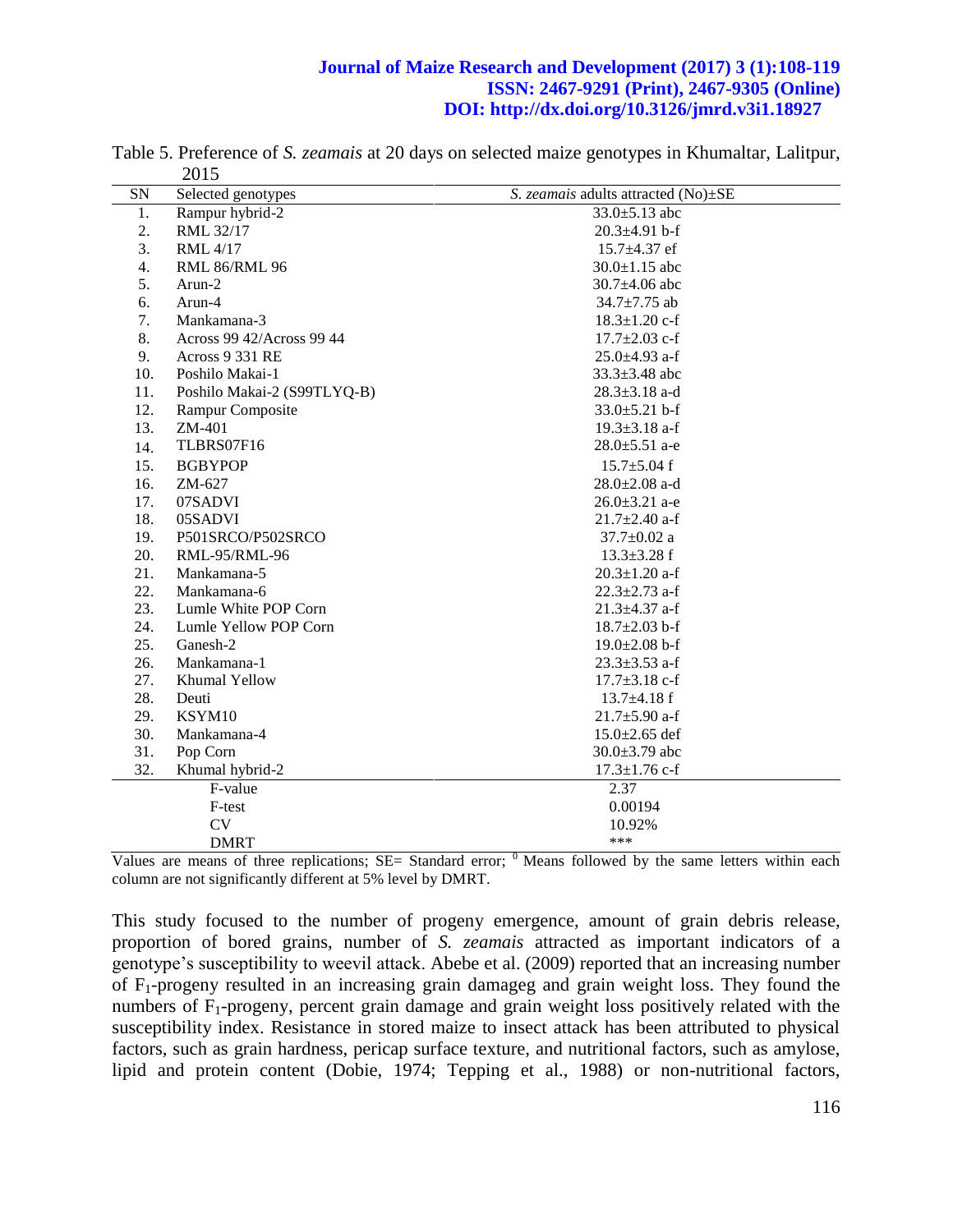especially phenolic compounds (Serratos et al., 1987). The role phenolics play in resistance formation in these surface tissues may be both related to structural components and antibiosis factors (Arnason et al., 1993). For weevils, grain hardiness has been reported as the main resistance parameter (Bamaiyi et al., 2007). The difference in the number of weevil emerged showed that there existed variations in susceptibility to maize weevil attack among the genotypes. The genotypes which recorded the higher number of weevil progeny emergence indicated the higher susceptibility to maize weevil attack and this might have been due to lack of resistance mechanisms. The low weevil emergence in genotypes can be attributed to high mortality of parent weevils. These parent weevils might have died before laying eggs thus few progeny emerged. The low weevil emergence in the genotypes may possibly be attributed to absence of essential nutrients and unbalanced proportion of nutrients leading to the death of weevil larvae. The significant variation for number of weevils emerged among the varieties could be due to antibiosis effects in the genotypes leading to retarded development of weevil progeny and sometimes death of weevils before laying eggs. The lower amount of grain debris release could be due to resistance mechanisms in or on the grain which prevented weevil attack. Thus, greater amount of debris released indicates more susceptibility to weevil attack than other experimental genotypes. Simbaras et al. (2013) reported that resistance mechanisms could be in the form of deterrents which could be biochemical or morphological or a combination of both. Biochemical compounds in the form of phenolic amides, such as defeuroyl and dicoumaroyl may be antibiosis factors to the weevil. These phenolic compounds have been detected by fluorescence imaging technique, which clearly shows the phenolic barrier to insects in the outer tissues. It has also been reported that antibiotic effects increased restlessness of insects, which reduced feeding and could explain how grain debris were low among tolerance genotypes. He also noted that variation in maize genotypes was due to antibiosis. Less amount of grain debris release could be attributed to antixenosis mechanisms like a smooth pericarp, which could deter weevils from oviposition and feeding and also prevents mandibles from gripping maize kernels. The great variation observed in the germplasms evaluated forms a genetic resource base for further improvement to raise the levels of resistance to weevils while conserving the preferred traits. This variation on response to *S. zeamais* attack gives an evidence of genetic diversity existence hence a rich genetic resource base for breeding insect resistance. Present findings offer good opportunity to exploit the variability for reducing post harvest insect pest loss, varietal improvement and release through genetic improvement.

# **CONCLUSIONS**

The findings showed that the maize genotypes had different response to *S. zeamais* attack from susceptible to tolerance level. The genotypes Manakamana-3, Lumle White POP Corn and Ganesh-2 showed their tolerance to *S. zeamais* as evidenced by less number of weevil emerged/attracted, low amount of grain debris release and low proportion of bored grains in both free-choice and no-choice tests. The genotypes ZM-627 was the most susceptible one to *S. zeamais*. The remaining tested genotypes were intermediate types. Hence, there is ample opportunity to explore and utilize such genotypes in post harvest insect pest management, maize breeding programs and varietal improvement/release.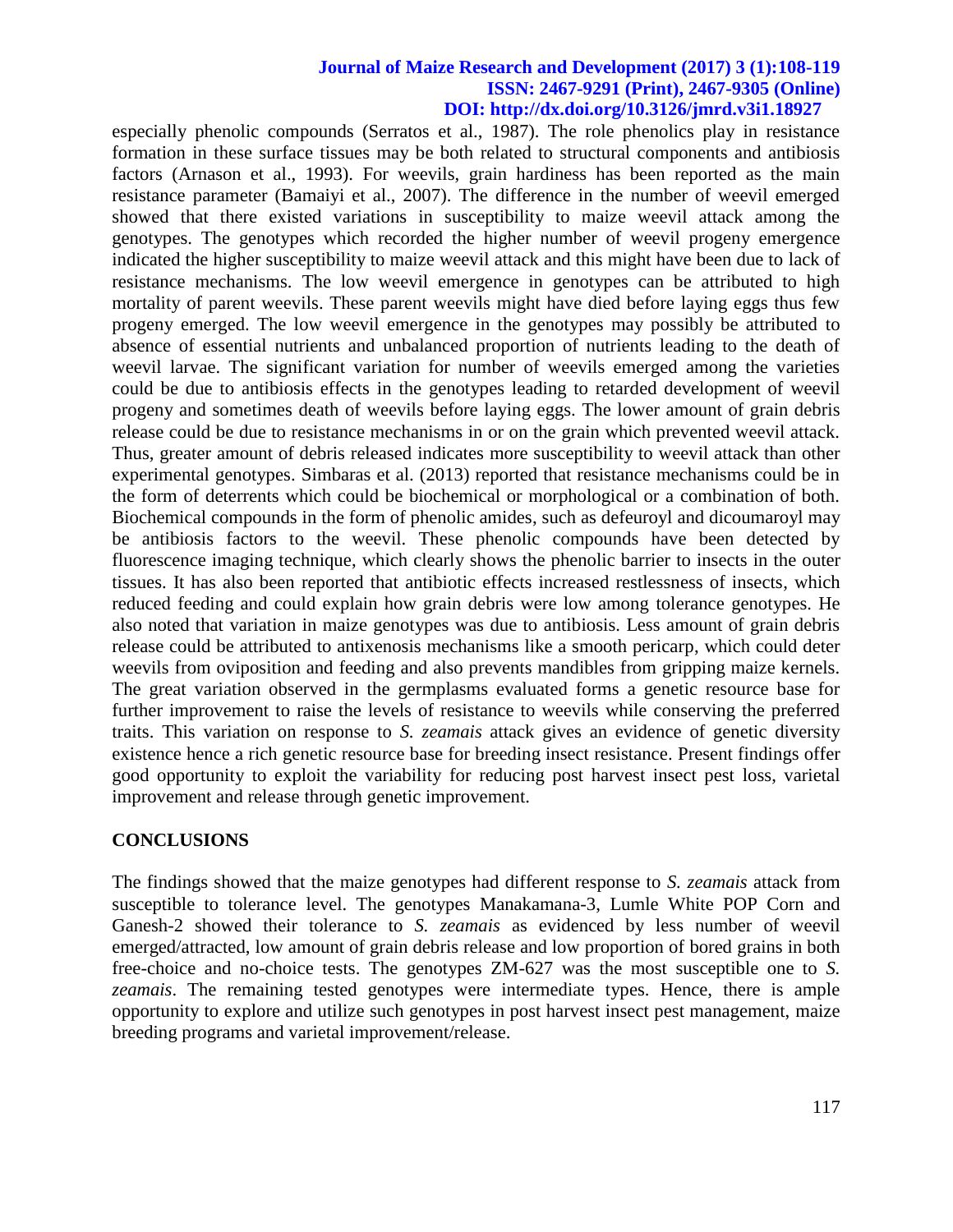### **ACKNOWLEDGEMENTS**

This work was supported by the Nepal Agricultural Research Council, Entomology Division, Khumaltar, Lalitpur Nepal (grant numbers 306-72/73/002). The authors would like to thank CIMMYT Nepal for facilitating this work. Thanks are extended to Research Director NARC for encouragement to continue specialized studies in storage insect pest.

# **AUTHOR CONTRIBUTIONS**

R. B. P. conceived and designed the experiments, collected data, analyzed the data and wrote the paper, and R. B. T. revised the article for final approval of the version to be published.

## **CONFLICTS OF INTEREST**

The authors declare that there are no conflicts of interest.

## **REFERENCES**

- AICC. (2016/017). Agriculture Diary 2017. Agriculture Information and Communication Centre. Ministry of Agriculture Development. Hariharbhawan, Pulchowk, Lalitpur, Nepal.
- Statista. (2016/017). Worldwide production of grain in 2016/17 by type (in million metric tons). Retrieved from [https://www.statista.com/statistics/263977/world-grain-production-by](https://www.statista.com/statistics/263977/world-grain-production-by-type)[type.](https://www.statista.com/statistics/263977/world-grain-production-by-type) Accessed: Aug. 2017.
- Arnason, J.T., Lambert J.D.H., Gale, J., & Mihm, J. (1993). Is quality protein maize more susceptible than normal varieties to attack by the maize weevil, *Sitophilus zeamais*. Postharvest Biol. Technol., *2*, 349-358.
- Bamaiyi, L.J., Dike, M.C., & Onu, I. (2007). Relative susceptibility of some sorghum varieties to the rice weevil *Sitophilus oryzae* L. (Coleoptera: Curculionidae). J. Entomol., *4*, 387-392.
- Cecilia, D.R., Hurburgh, C.R. Lawrence, J.R., Johnson, A., & Fox, S.R. (1990). Adjustment of maize quality data for moisture content. Cereal Chem., *67*(3), 292-295.
- Dobie, P. (1974). The laboratory assessment of the inherent susceptibility of maize varieties to post harvest infestation by *Sitophilus zeamais* Motsch. (Coleoptera: Curculionidae) infesting field corn. J. Entomol. Sci., *21*, 367-375.
- Ghimire, A.J., Khanal, R., & Katuwal, K.B. (1996). Post harvest storage situation in the eastern hills and losses in grain quantity and quality of field crop of Nepal. In: PAC Working Paper, Pakhribas Agricultural Centre, Dhankuta, Nepal.
- Abebe, F., Tefera, T., Mugo, S., Beyene, Y., & Vidal, S. (2009). Resistance of maize varieties to the maize weevil *Sitophilus zeamais* (Motsch.) (Coleoptera: Curculionidae). African J. Biotech., *8* (21), 5937-5943.
- Halstead, D.G.H. (1963). External sex differences in stored products Coleoptera. Bull. Entomol. Res*., 54*, 119-134.
- KC, G. (1992). On farm level pre-harvest and post harvest food loss preventive system in Nepal. Proceeding of National Seminar on Issues and Constraints Related to Post Harvest Food Loss Management 27 - 29 April, 1992, Kathmandu, Nepal.